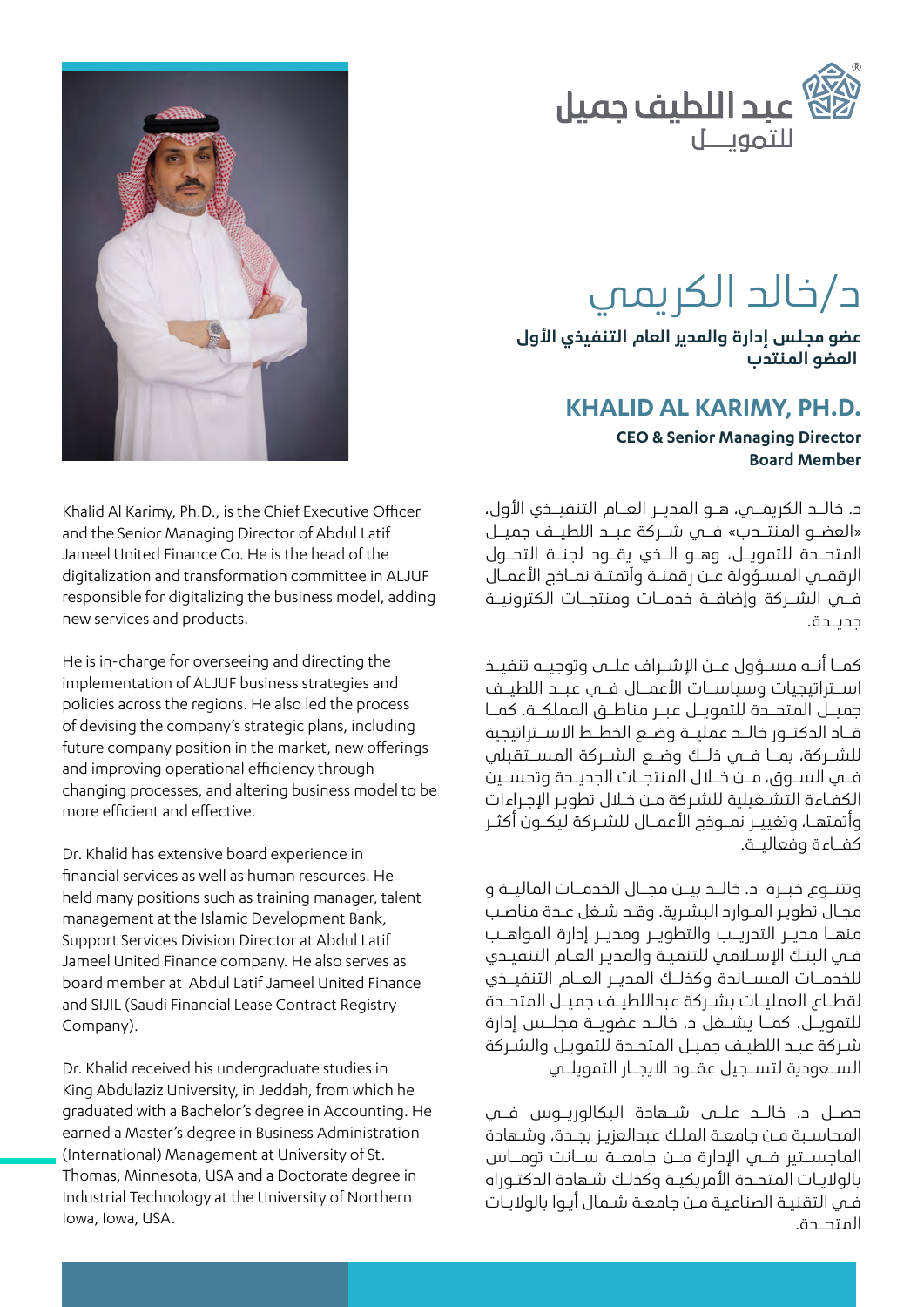

## رمضان خاتم الزهراني

**املدير العام التنفيذي للعمليات**

#### **Zahrani Al Ramadan**

**Managing Director of Operations.** 



يشـغل املهنـدس/ رمضـان منصـب املديـر العـام التنفيــذي إلدارة العمليــات وهــو املســؤول األول عــن عمليــات التمويــل وعالقــات العمــاء للشــركة.

يتمتـع املهنـدس/ رمضـان بخبـرة مهنيـة تقـارب 24 عامــا تتركــز فــي مجــال تطويــر األعمــال والمبيعــات داخــل المملكــة حيــث عمــل ســابقاً لـدى عـدة جهـات ومنهـا شـركة بروكتـر وقامبـل، الىنــك الأهلــي الســعودي وشــركة بوبــا العربيــة العربيـة للتأميـن التعاونـي وإنضـم للشـركة منـذ عـام 2015 فـي إدارة العمليـات حيـث عمـل علـى عـدة قطاعـات قبـل توليـه منصـب املديـر العـام التنفيــذي للعمليــات وهــو حاصــل علــى شــهادة بكالوريــوس فــي هندســة النظــم مــن جامعــة امللــك فهــد للبتــرول واملعــادن وعــدة دورات تنفيذيــة تشــمل جامعــة إنســياد لألعمــال.

Eng. Ramadan is the Managing Director of Operations heading Financing operations and customer's relations for the company. Ramadan has near 24 years of experience in business development and sales. He worked previously in different industries with companies including Procter and Gamble, Saudi National Bank and Bupa Arabia for cooperative insurance. Ramadan joined ALJUF since 2015 with Operations department where he managed various sectors before being promoted to Head Operations. Ramadan holds a B.S. Degree from King Fahd University of Petroleum and Minerals in Systems Engineering and attended executive development programs with Insead Business School and others.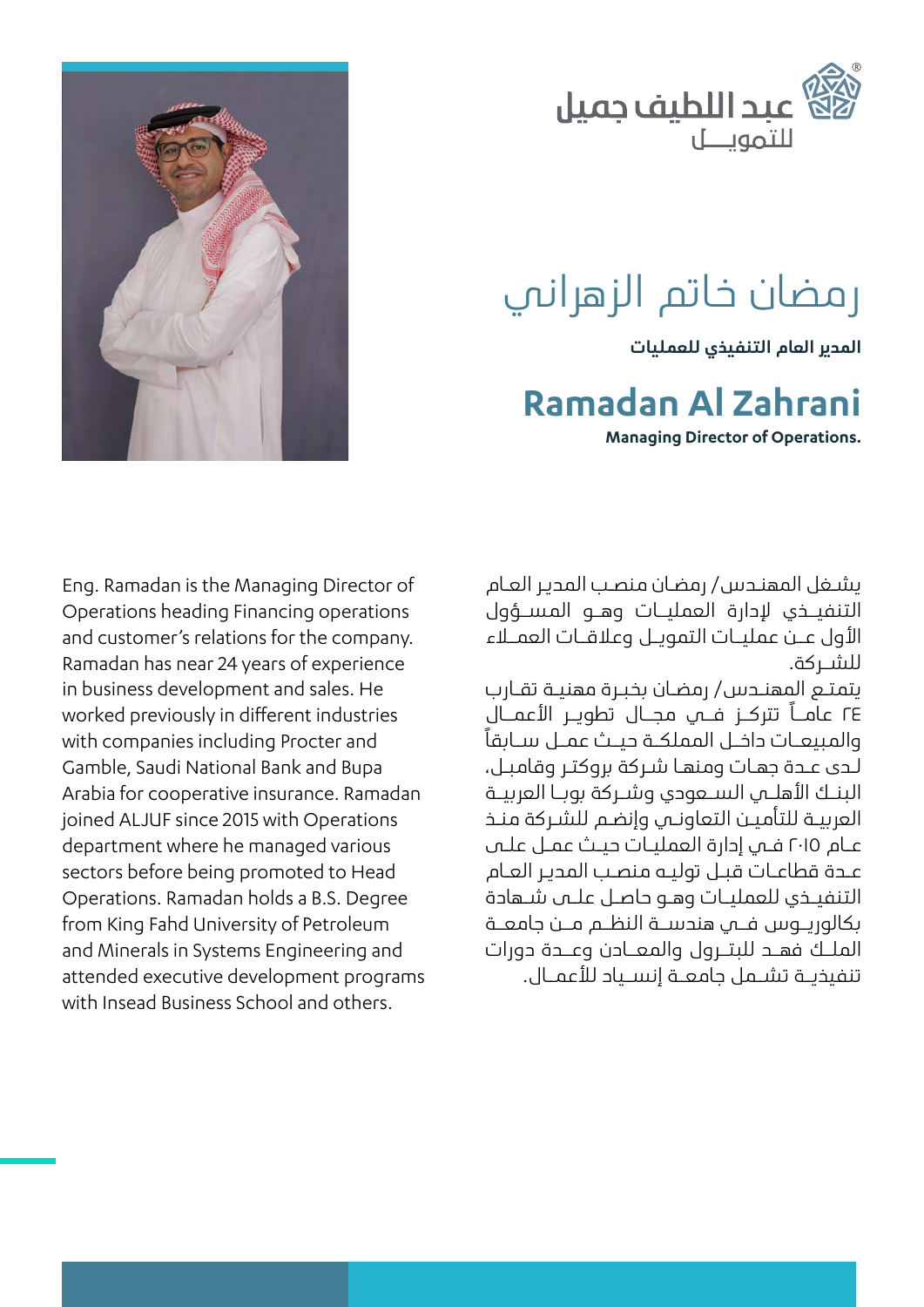

## طلال مفرح السعدي

**مديرعام تنفيذي مالي**

#### **Talal Mofareh Alsaadi**

**Chief Einancial Officer "CEO"** 

Mr. Talal Alsaadi comes to ALJUF with more than 19 years of experience.

Talal Alsaadi holds bachelor s degree in international business administration and masters of business administration degree in Finance (MBA Finance) and IFRS certificate from ACCA. He worked previously in different industries with companies including Najm Company for Insurance Services, SAPTCO and Gulf International Bank.

األســتاذ/ طــال يتمتــع بأكثــر مــن 19 ســنة خبــرة فـي املجـال املالـي اكتسـبها من خالل مسـيرته المهنيــة، حيــث شــغل منصــب المديــر المالــي فــي شــركة نجــم لخدمــات التأميــن وشــركة سـابتكو وعمـل كمراقـب مالـي فـي بنـك الخليـج الدولـي، وهـو حاصـل علـى شـهادة البكالوريوس فـي إدارة األعمـال الدوليـة وماجسـتير فـي إدارة األعمــال املاليــة، باإلضافــة إلــى حصولــه علــى شــهادة معتمــدة فــي املعاييــر الدوليــة.

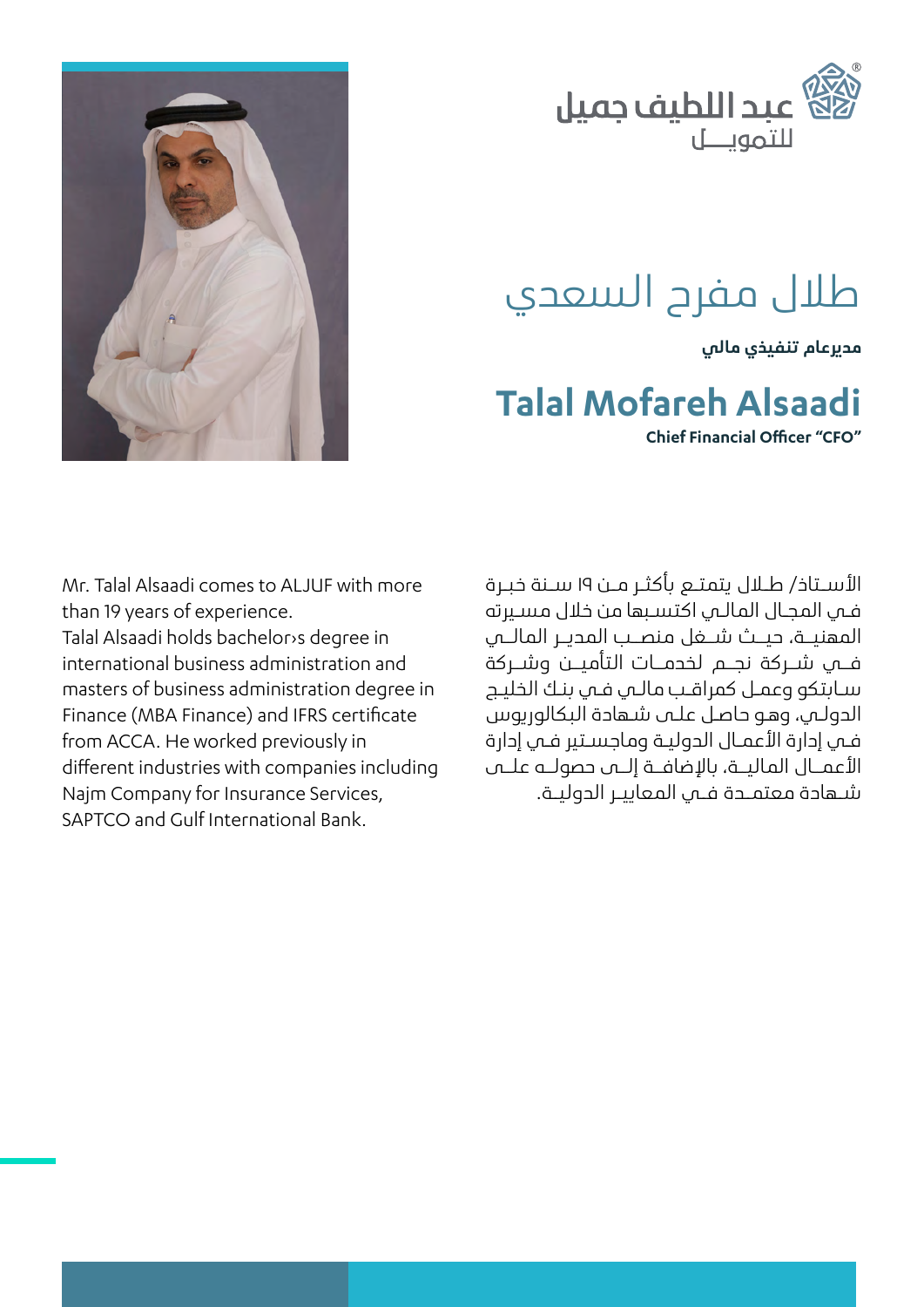

## خالد الجخلب

المدير التنفيذي لتقنية المعلومات

#### **IT** - Director **Khaled Algakhlab**

Khaled is the Head of information Technology department (IT), IT enable the business to digitalize their services and automation the process by deploying the latest technology.

Khaled have more than 20 years' experience in different sectors including technology sector in the Kingdom and outside, have a bachelor degree in computer science from King Abdulaziz University and Master of business administration from University of Leicester. In addition to, he have several specialized and credited professional certificates in the field of information technology and security.

يــرأس املهنــدس/ خالــد عمــر الجخلــب، إدارة تقنيــة املعلومــات وهــي اإلدارة املســئولة عــن توفيـر وتطويـر أحـدث التقنيـات لرقمنـة العمليات وأتمتــة اإلجــراءات بشــكل تقنــي. عمــل / خالــد/ لأكثــر مــن ٢٠ عامــاً فــس مختلــف القطاعــات بمــا فيهــا القطــاع التقنــي داخــل اململكــة وخارجهــا، وحاصــل علــى بكالوريــوس علــوم الحاســب مــن جامعــة امللــك عبــد العزيــز وماجســتير تنفيــذي فــي إدارة األعمــال مــن جامعـة ليسـتر- اململكـة املتحـدة، باإلضافـة الى حصولــه علــى عــدة شــهادات مهنيــة متخصصــة ومعتمـدة فـي مجـال تقنيـة وأمـن املعلومـات.

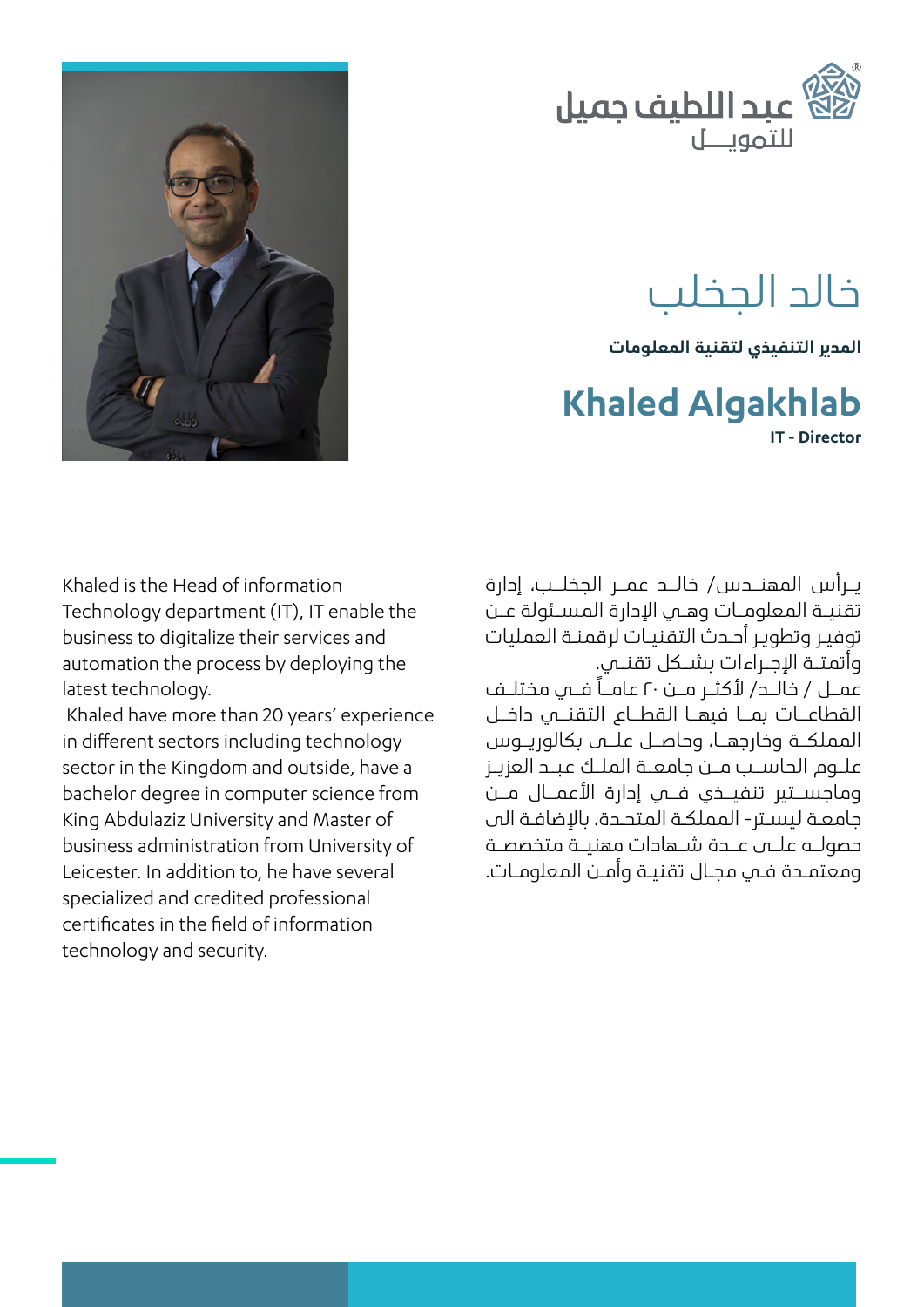

## محمد هاني عبدالجبار

**املدير التنفيذي لاللتزام ومكافحة غسل األموال**

## **Abduljabbar Mohamed**

**Compliance & AML Director** 

يشـغل الأسـتاذ/ محمـد منصـب المدير التنفيذي إلدارة االلتـزام ومكافحـة غسـل األمـوال وتمويـل اإلرهــاب وهــو املســؤول األول عــن تحســين وتطويـر ثقافـة االلتـزام. وهـو رئيـس لجنـة األمـن الســيبراني فــي الشــركة وعضــو لجنــة االلتــزام ومكافحــة غســل األمــوال وتمويــل اإلرهــاب لشــركات التمويــل لعــدة دورات.

يتمتــع األســتاذ/ محمــد بخبــرة مهنيــة تزيــد عــن 17 عامـا فـي مجـال االلتـزام واملراجعـة الداخليـة والحوكمـة فـي القطـاع املالـي داخـل اململكـة العربيــة الســعودية، حيــث عمــل ســابقًا لــدى بنــك الجزيــرة والبنــك األهلــي. وهــو حاصــل علــى شــهادة مســؤول االلتــزام املعتمــد باإلضافــة الــى دبلــوم متقــدم فــي االلتــزام ومكافحــة الجرائــم املاليــة.



Mr. Abduljabbar is the Director of the Compliance and Anti-Money Laundering and Terrorist Financing Department and he is primarily responsible for improving and developing the Compliance culture. He is occupied the position of the Chairman of ALJUF's Cyber Security Committee and Money Laundering and Terrorist Financing a member of the Compliance and Anti-Committee for finance companies. Mr. Mohamed has more than 17 years of professional experience in the field of compliance. Governance and internal auditing in the financial sector in the Kingdom of Saudi Arabis, where he Ahly Bank. He holds a certificate of Certified previously worked for Bank Al-Jazira and Al-Compliance Officer in addition to an advanced diploma in Compliance and Anti-<br>Financial Crimes.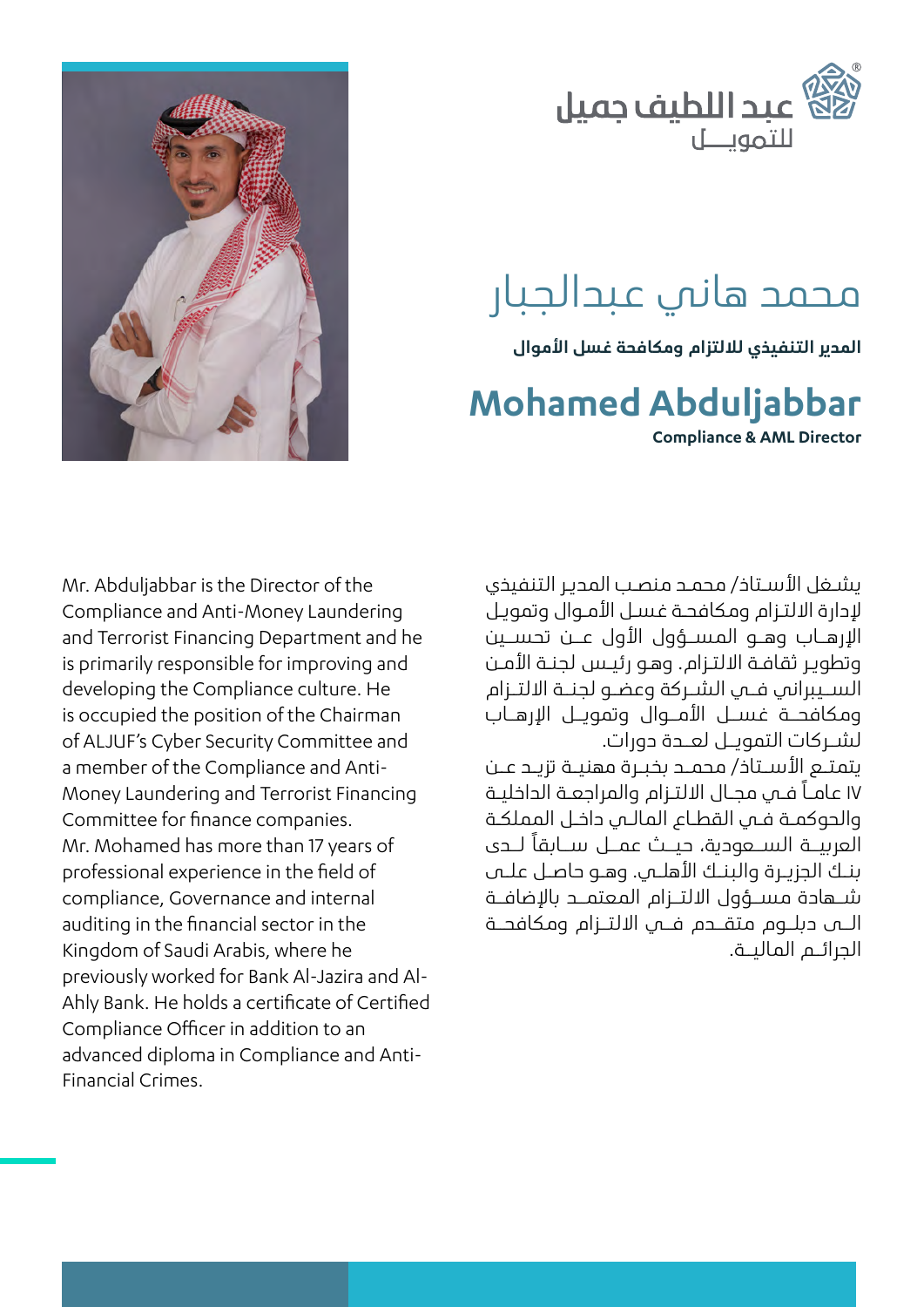

#### عبدالله محمد دهان

**املدير التنفيذي إلدارة املخاطر**

#### **Abdallah Dahhan**

**Director of Risk Management** 



Mr. Abdallah is the Director of the Risk Management, and he is responsible to implement the risk management framework, and the continuous monitoring of the approved risk levels.

Mr. Abdallah has more than 16 years' experience in financing sector, Fintech & Risk Management fields. He worked as Auto Lease Risk Manager in The National Commercial Bank, Risk Manager in Taajeer Finance Company, Head of Risk Management in Dar Al-Etiman Al-Saudi and as Head of Risk Management in Tamam Fintech Company.

He has a Master degree in Business Administration from Al-Faisal University, and has professional certificates from International Academy of Business and Financial Management which is Certified Risk Management Specialist & Certified Operational Risk Professional.

يشــغل الأســتاذ/ عبــدالله منصــب المديـر التنفيـذي لإدارة المخاطـر، وهـو المسـؤول الأول عــن تطبيــق إطــار عمــل إدارة املخاطــر وكذلــك المراقبــة المســتمرة لمســتويات المخاطـر المعتمــدة.

يتمتـع الأسـتاذ/ عبـد الله بخبـرة مهنيـة تزيـد عـن 16 عامــا فــي قطــاع التمويــل والتقنيــة املاليــة ومجــال إدارة املخاطــر داخــل اململكــة، حيــث شــغل منصــب مديــر مخاطــر التمويــل التأجيــري لــدى الىنــك الأهلـــي التجـــاري، وكذلــك مديــر مخاطـر فـي شـركة تأجيـر للتمويـل ورئيسـا إلدارة المخاطــر فــي شــركة دار الائتمـــان الســـعودي، وكذلـك شـغل منصـب رئيـس إدارة املخاطـر فـي شــركة تمــام للتمويــل بالتقنيــة.

وهــو حاصــل علــى شــهادة ماجســتير إدارة األعمــال مــن جامعــة الفيصــل، وكذلــك حاصــل علــى شــهادات مهنيــة مــن األكاديميــة الدوليــة للأعمـــال والادارة الماليـــة وهــي شــــهادة أخصائــي معتمـــد فـــي المخاطــر المؤسســــة وكذلــك شــهادة محتــرف معتمــد فــي املخاطــر ا لتشــغيلية .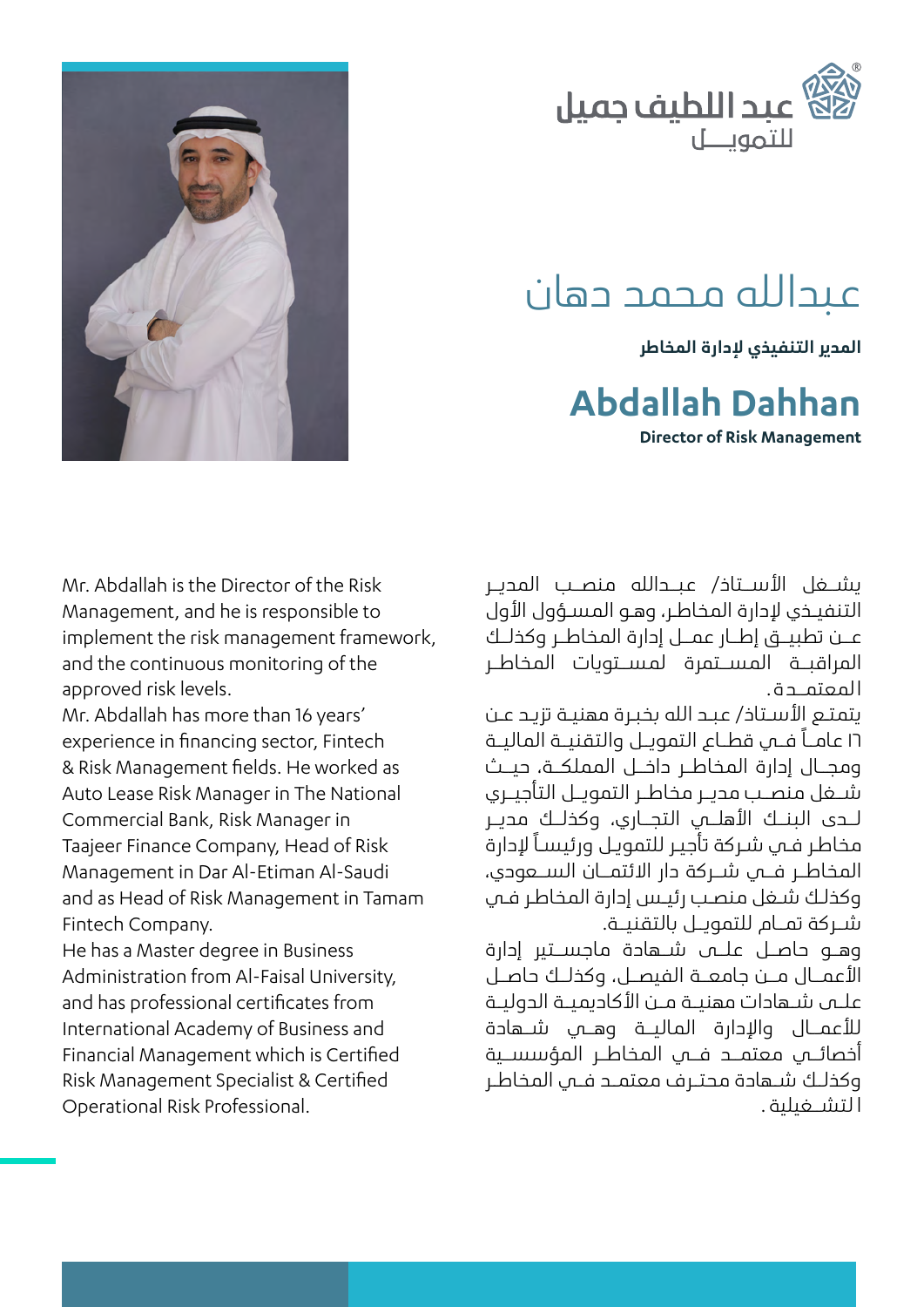

# سراج عمر بادقيل

**املدير التنفيذي للمراجعة الداخلية**

#### **Baduqayl Omar Siraj**

**Director of the Internal Audit Department** 

Mr. Siraj holds the position of Internal Audit Deportment Director and Secretary of the Audit Committee: in addition to that, he is a member of the Executive Management .Committee

Mr. Siraj has more than 17 years of professional experience in various sectors within the Kingdom, in the field of Governance, Risk Management and Internal Audit, where he previously worked for Ernst & Young, during that period he provided Internal Audit services for the Public and Private sectors. He has a MBA degree from the University of Glasgow - Scotland and completed a Leadership Program in London Business School (LBS).

يشـغل الأسـتاذ/ سـراد منصـب المدير التنفيـذي إلدارة املراجعــة الداخليــة وهــو ســكرتير لجنــة المراجعــة المنىثقــة مــن مجلــس الإدارة وأيضــاً عضــو فـــي لحنــة الإدارة التنفيذيــة. يتمتــع األســتاذ/ ســراج بخبــرة مهنيــة تزيــد عــن 17 عامــا فــي قطاعــات مختلفــة داخــل اململكــة فــي مجــال الجوكمــة وإدارة المخاطـر المراجعــة الداخليـة، حيـث عمـل سـابقًا لـدى شـركة آرنسـت آنــد يونــغ وقــام مــن خاللهــا بتقديــم أعمــال ومهــام التدقيــق الداخلــي للقطــاع الخــاص و العـام. وهـو حاصـل علـى ماجسـتير إدارة أعمـال مــن جامعــة جالســكو – اســكتولندا وبرنامــج تطوير القيـادات مـن (London Business School)